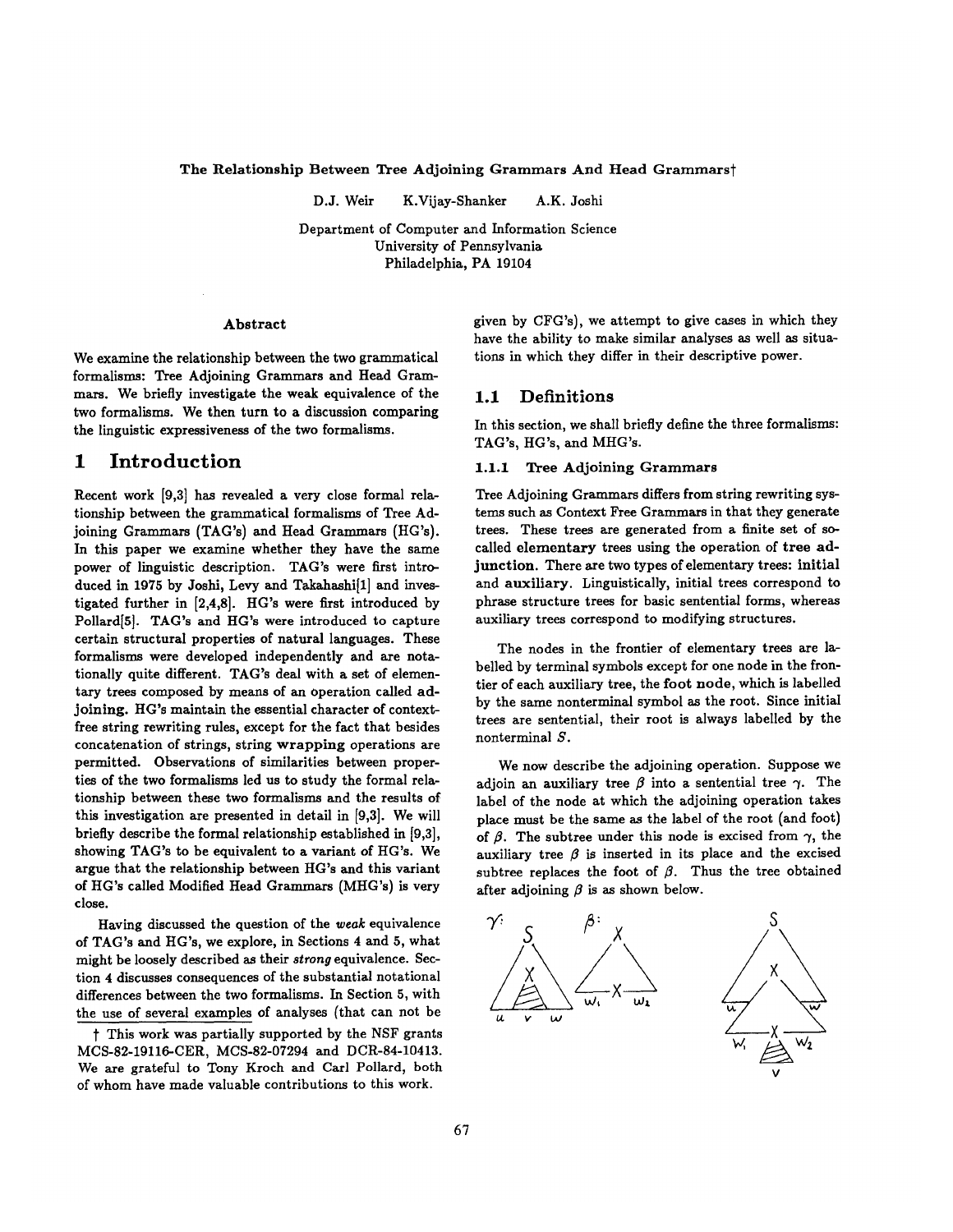The definition of adjunction allows for more complex constraints to be placed on adjoining. Associated with each node is a selective adjoining (SA) constraint specifying that subset of the auxiliary tree which can be adjoined at this node. If the SA constraint specifies an empty subset of trees, then we call this constraint the Null Adjoining (NA) constraint. If the SA constraint specifies the entire set of auxiliary tree whose root is labelled with the appropriate nonterminal, then by convention we will not specify the SA constraint. We also allow obligatory adjoining(OA) constraints at nodes, to ensure that an adjunction is obligatorily performed at these nodes. When we adjoin an auxiliary tree  $\beta$  in a tree  $\gamma$  those nodes in the resulting tree that do not correspond to nodes of  $\beta$ , retain those constraints appearing in  $\gamma$ . The remaining nodes have the same constraints as those for the corresponding  $nodes$  of  $\beta$ .

#### 1.1.2 Head Grammars

Head Grammars are string rewriting systems like CFG's, but differ in that each string has a distinguished symbol corresponding to the head of the string. These are therefore called headed strings. The formalism allows not only concatenation of headed strings but also so-called head wrapping operations which split a string on one side of the head and place another string between the two substrings. We use one of two notations to denote headed strings: when we wish to explicitly mention the head we use the representation  $w_1\overline{a}w_2$ ; alternatively, we simply denote a headed string by  $\overline{w}$ . Productions in a HG are of the form  $A \to f(\alpha_1, \ldots, \alpha_n)$  or  $A \to \alpha_1$  where: A is a nonterminal;  $\alpha_i$  is either a nonterminal or a headed string; and  $f$  is either a concatenation or a head wrapping operation. Roach[6] has shown that there is a normal form for Head Grammars which uses only the following operations.

> $LC1(u_1\overline{a_1}u_2, v_1\overline{a_2}v_2) = u_1\overline{a_1}u_2v_1a_2v_2$  $LC2(u_1\overline{a_1}u_2,v_1\overline{a_2}v_2) = u_1a_1u_2v_1\overline{a_2}v_2$  $LL1(u_1\overline{a_1}u_2, v_1\overline{a_2}v_2) = u_1\overline{a_1}v_1a_2v_2u_2$  $LL2(u_1\overline{a_1}u_2,v_1\overline{a_2}v_2) = u_1a_1v_1\overline{a_2}v_2u_2$  $LR1(u_1\overline{a_1}u_2,v_1\overline{a_2}v_2) = u_1v_1a_2v_2\overline{a_1}u_2$  $LR2(u_1\overline{a_1}u_2, v_1\overline{a_2}v_2) = u_1v_1\overline{a_2}v_2a_1u_2$

## 1.1.3 Modified Head Grammars

Pollard's definition of headed strings includes the headed empty string  $(\overline{\lambda})$ . However the term  $f_i(\overline{w_1},\ldots,\overline{w_i},\ldots,\overline{w_n})$ is undefined when  $\overline{w_i} = \overline{\lambda}$ . This nonuniformity has led to difficulties in proving certain formal properties of HG's[6]. MHG's were considered to overcome these problems. Later in this paper we shall argue that MHG's are not only close to HG's formally, but also that they can be given a linguistic interpretation which retains the essential characteristics of HG's. It is worth noting that the definition of MHG's given here coincides with the definition of HG's given in  $\mathbf{[7].}$ 

Instead of headed strings, MHG's use so-called split strings. Unlike a headed string which has a distinguished symbol, a split string has a distinguished *position* about which it may be split. In MHG's, there are 3 operations on split strings:  $W$ ,  $C1$ , and  $C2$ . The operations  $C1$  and C2 correspond to the operations *LC1* and *LC2* in HG's. They are defined as follows:

$$
C1(w_{11}w_2, u_{11}u_2) = w_{11}w_2u_1u_2
$$
  

$$
C2(w_{11}w_2, u_{11}u_2) = w_1w_2u_{11}u_2
$$

Since the split point is not a symbol (which can be split either to its left or right) but a position between strings, separate left and right wrapping operations are not needed. The wrapping operation,  $W$ , in MHG is defined as follows:

$$
W(w_{1\uparrow}w_{2},u_{1\uparrow}u_{2})=w_{1}u_{1\uparrow}u_{2}w_{2}
$$

We could have defined two operations  $W1$  and  $W2$  as in HG. But since  $W1$  can very easily be simulated with other operations, we require only  $W2$ , renamed simply  $W$ .

# **2 MHG's and TAG's**

In this section, we discuss the weak equivalence of TAG's and MHG's. We will first consider the relationship between the wrapping operation  $W$  of MHG's and the adjoining operation of TAG's.

### 2.1 Wrapping and Adjoining

The weak equivalence of MHG's and TAG's is a consequence of the similarities between the operations of wrapping and adjoining. It is the roles played by the split point and the foot node that underlies this relationship. When a tree is used for adjunction, its foot node determines where the excised subtree is reinserted. The strings in the frontier to the left and right of the foot node appear on the left and right of the frontier of the excised subtree. As shown in the figure below, the foot node can be thought of as a position in the frontier of a tree, determining how the string in the frontier is split.

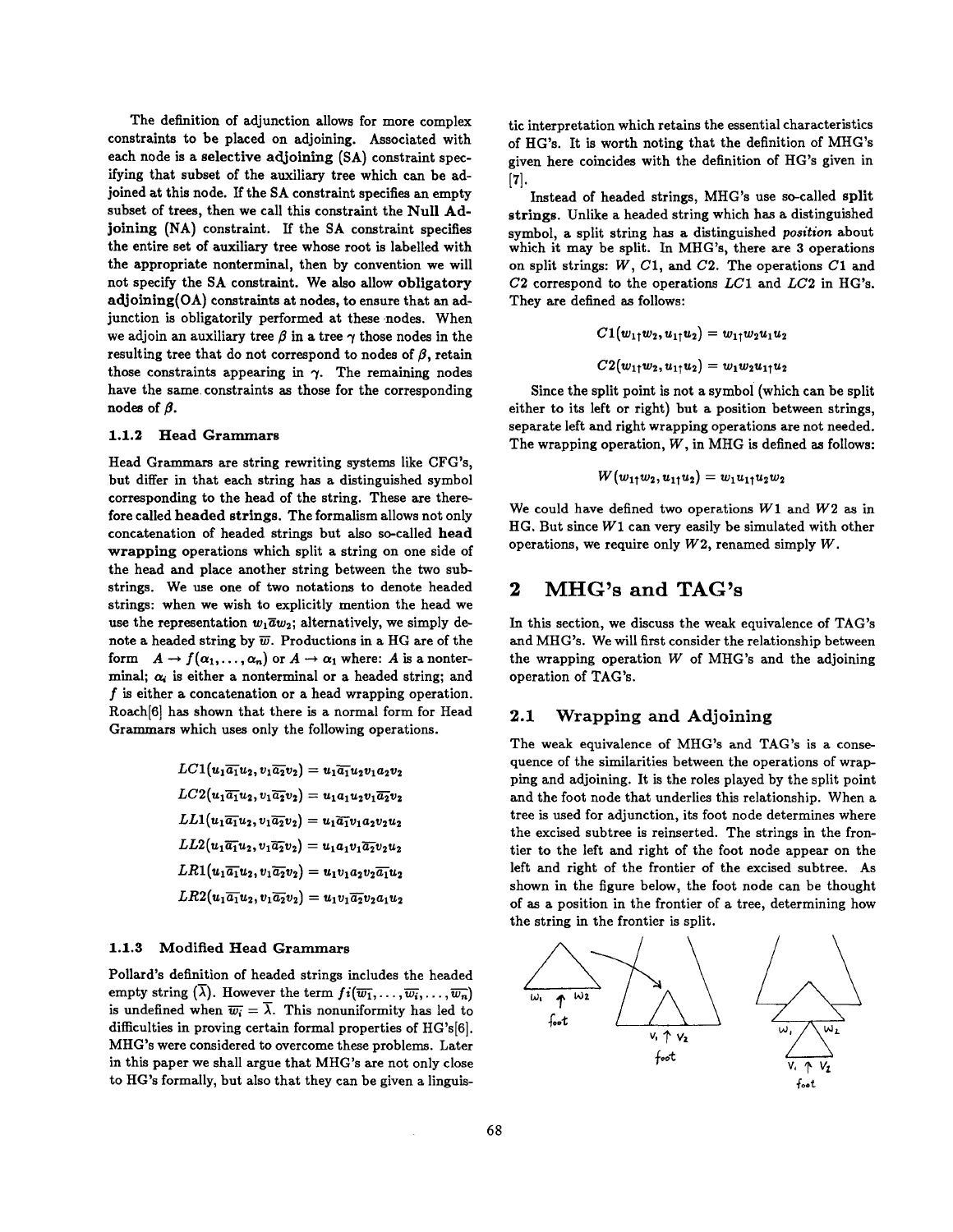Adjoining in this case, corresponds to wrapping  $w_{11}w_2$ around the split string  $v_{11}v_2$ . Thus, the split point and the foot node perform the same role. The proofs showing the equivalence of TAG's and MHG's is based on this correspondence.

## 2.2 Inclusion of TAL in MHL

We shall now briefly present a scheme for transforming a given TAG to an equivalent MHG. We associate with each auxiliary tree a set of productions such that each tree generated from this elementary tree with frontier  $w_1 X w_2$  has. an associated derivation in the MHG, using these productions, of the split string  $w_{11}w_2$ . The use of this tree for adjunction at some node labelled  $X$  can be mimicked with a single additonal production which uses the wrapping operation.

For each elementary tree we return a sequence of productions capturing the structure of the tree in the following way. We use nonterminals that are named by the nodes of elementary trees rather than the labels of the nodes. For each node  $\eta$  in an elementary tree, we have two nonterminal  $X_n$  and  $Y_n$ :  $X_n$  derives the strings appearing on the frontier of trees derived from the subtree rooted at  $\eta$ ;  $Y_n$ derives the concatenation of the strings derived under each daughter of  $\eta$ . If  $\eta$  has daughters  $\eta_1, \ldots, \eta_k$  then we have the production:

$$
Y_{\eta} \to Ci(X_{\eta_1},\ldots,X_{\eta_k})
$$

where the node  $\eta_i$  dominates the foot node (by convention, we let  $i = 1$  if  $\eta$  does not dominate the foot node). Adjunction at  $\eta$ , is simulated by use of the following production:

$$
X_{\eta} \to W(X_{\mu}, Y_{\eta})
$$

where  $\mu$  is the root of some auxiliary tree which can be adjoined at  $\eta$ . If adjunction is optional at  $\eta$  then we include the production:

$$
X_{\eta} \to Y_{\eta}.
$$

Notice that when  $n$  has an NA or OA constraint we omit the second or third of the above productions, respectively.

Rather than present the full details (which can be found in [9,3]) we illustrate the construction with an example showing a single auxiliary tree and the corresponding MHG productions.



$$
X_{\eta_1} \to Y_{\eta_1},
$$
  
\n
$$
Y_{\eta_1} \to C2(a, X_{\eta_2}),
$$
  
\n
$$
X_{\eta_2} \to W(X_{\mu_1}, Y_{\eta_2}),
$$
  
\n
$$
\vdots
$$
  
\n
$$
X_{\eta_2} \to W(X_{\mu_n}, Y_{\eta_2}),
$$
  
\n
$$
X_{\eta_2} \to Y_{\eta_2},
$$
  
\n
$$
Y_{\eta_2} \to C2(b, X_{\eta_2}c)
$$
  
\n
$$
X_{\eta_3} \to Y_{\eta_3}
$$
  
\n
$$
Y_{\eta_3} \to \lambda
$$

where  $\mu_1,\ldots,\mu_n$  are the roots of the auxiliary trees adjoinable at  $\eta_2$ .

#### **2.3 Inclusion of MHL in TAL**

In this construction we use elementary trees to directly simulate the use of productions in MHG to rewrite nonterminals. Generation of a derivation tree in string-rewriting systems involves the substitution of nonterminal nodes, appearing in the frontier of the unfinished derivation tree, by trees corresponding to productions for that nonterminal. From the point of view of the string languages obtained, tree adjunction can be used to simulate substitution, as illustrated in the following example.



Notice that although the node where adjoining occurs does ' not appear in the frontier of the tree, the presence of the node labelled by the empty string does not effect the string language.

For each production in the MHG we have an auxiliary tree. A production in an MHG can use one of the three operations:  $C1$ ,  $C2$ , and  $W$ . Correspondingly we have three types of trees, shown below.

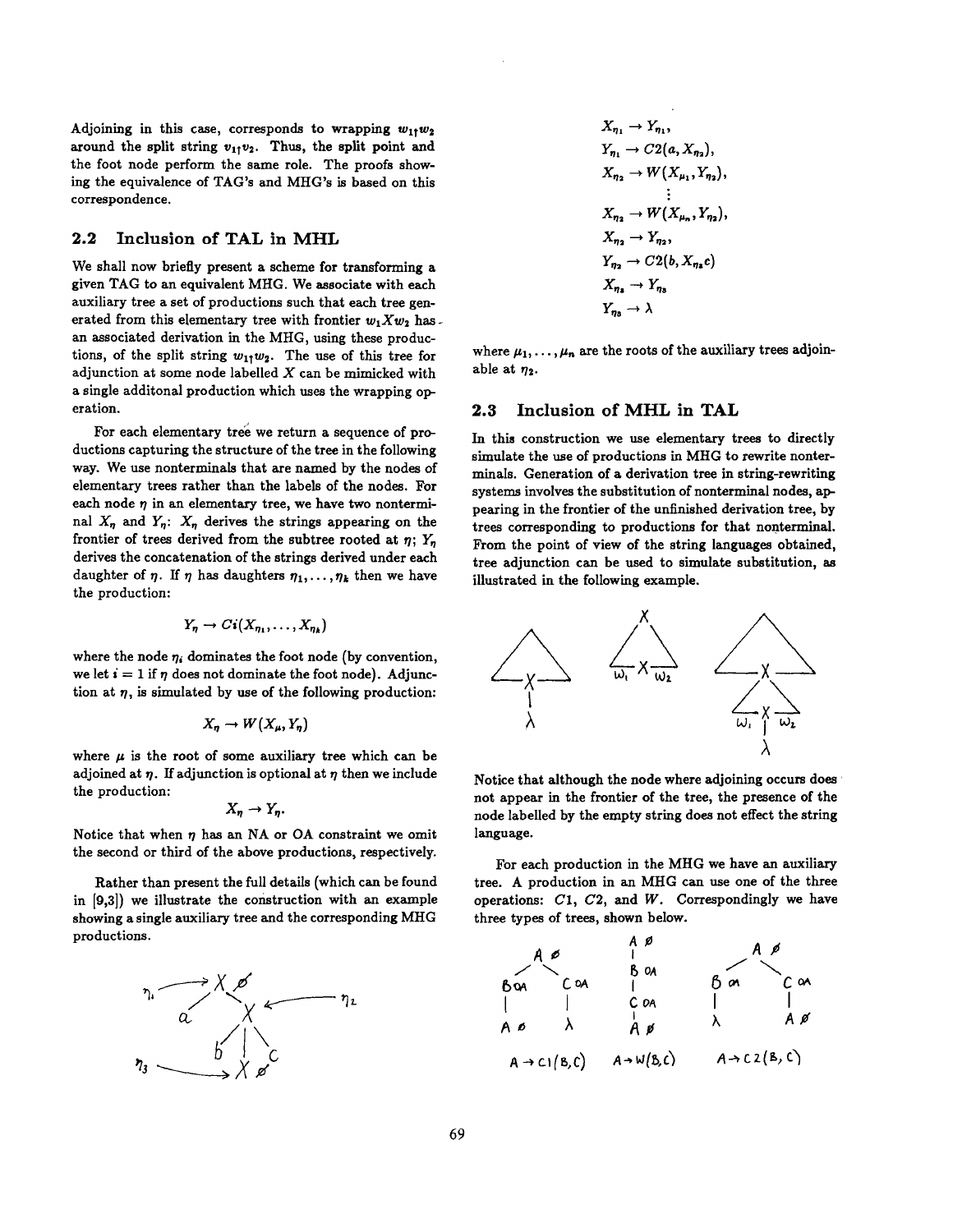Drawing the analogy with string-rewriting systems: NA constraints at each root have the effect of ensuring that a nonterminal is rewritten only once; NA constraints at the foot node ensures that, like the nodes labelled by  $\lambda$ , they do not contribute to the strings derived; OA constraints are used to ensure that every nonterminal introduced is rewritten at least once.

The two trees mimicking the concatenation operations differ only in the position of their foot node. This node is positioned in order to satisfy the following requirement: for every derivation in the MHG there must be a derived tree in the TAG for the same string, in which the foot is positioned at the split point.

The tree associated with the wrapping operation is quite different. The foot node appears below the two nodes to be expanded because the wrapping operation of MHG's corresponds to the *LL2* operation of HG's in which the head (split point) of the second argument becomes the new head (split point). Placement of the nonterminal, which is to be wrapped, above the other nonterminal achieves the desired effect as described earlier.

While straightforward, this construction does not capture the linguistic motivation underlying TAG's. The auxiliary trees directly reflect the use of the concatenation and the wrapping operations. As we discuss in more detail in Section 4, elementary trees for natural languages TAG's are constrained to capture meaningful linguistic structures. In the TAG's generated in the above construction, the elementary trees are incomplete in this respect: as reflected by the extensive use of the OA constraints. Since HG's and MHG's do not explicitly give minimal linguistic structures, it is not surprising that such a direct mapping from MHG's to TAG's does not recover this information.

# **3 HG's and MHG's**

In this section, we will discuss the relationship between HG's and MHG's. First, we outline a construction showing that HL's are included in MHL's. Problems arise in showing the inclusion in the other direction because of the nonuniform way in which HG's treat the empty headed string. In the final part of this section, we argue that MHG's can be given a meaningful linguistic interpretation, and may be considered essentially the same as HG's.

### 3.1 HL's and MHL's

The inclusion of HL's in MHL's can be shown by constructing for every HG, G, an equivalent MHG, G'. We now present a short description of how this construction proceeds.

Suppose a nonterminal  $X$  derives the headed string  $w_1 \overline{h} w_2$ . Depending on whether the left or right wrapping operation is used, this headed string can be split on either side of the head. In fact, a headed string can be split first to the right of its head and then the resulting string can be split to the left of the same head. Since in MHG's we can only split a string in one place, we introduce nonterminals  $X^{\dagger h}$ , that derive split strings of the form  $w_{1\uparrow}w_2$ whenever X derives  $w_1 \overline{h} w_2$  in the HG. The missing head can be reintroduced with the following productions:

 $X^l \to W(X^{\dagger h}, h_1)$  and  $X^r \to W(X^{\dagger h}, h)$ 

Thus, the two nonterminals,  $X<sup>l</sup>$  and  $X<sup>r</sup>$  derive  $w_1h_1w_2$  and  $w_{11}hw_2$  respectively. Complete details of this proof are given in [3].

We are unable to give a general proof showing the inclusion of MHL's in HL's. Although Pollard<sup>[5]</sup> allows the use of the empty headed string, mathematically, it does not have the same status as other headed strings. For example,  $LC1(\overline{\lambda},\overline{w})$  is undefined. Although we have not found any way of getting around this in a systematic manner, we feel that the problem of the empty headed string in the HG formalism does not result from an important difference between the formalisms.

For any particular natural language, Head Grammars for that language appear to use either only the left wrapping operations *LLi,* or only the right wrapping operations *LRi.* Based on this observation, we suggest that for any HG for a natural language, there will be a corresponding MHG which can be given a linguistic interpretation. Since headed strings will always be split on the same side of the head, we can think of the split point in a split string as determining the head position. For example, split strings generated by a MHG for a natural language that uses only the left wrapping operations have their split points immediately to the right of the actual head. Thus a split point in a phrase not only defines where the phrase can be split, but also the head of the string.

# **4 Notational Differences between TAG's and HG's**

TAG's and HG's are notationally very different, and this has a number of consequences that influence the way in which the formalisms can be used to express various aspects of language structure. The principal differences derive from the fact that TAG's are a tree-rewriting system unlike HG's which manipulate strings.

The elementary trees in a TAG, in order to be linguistically meaningful, must conform to certain constraints that are not explicitly specified in the definition of the formal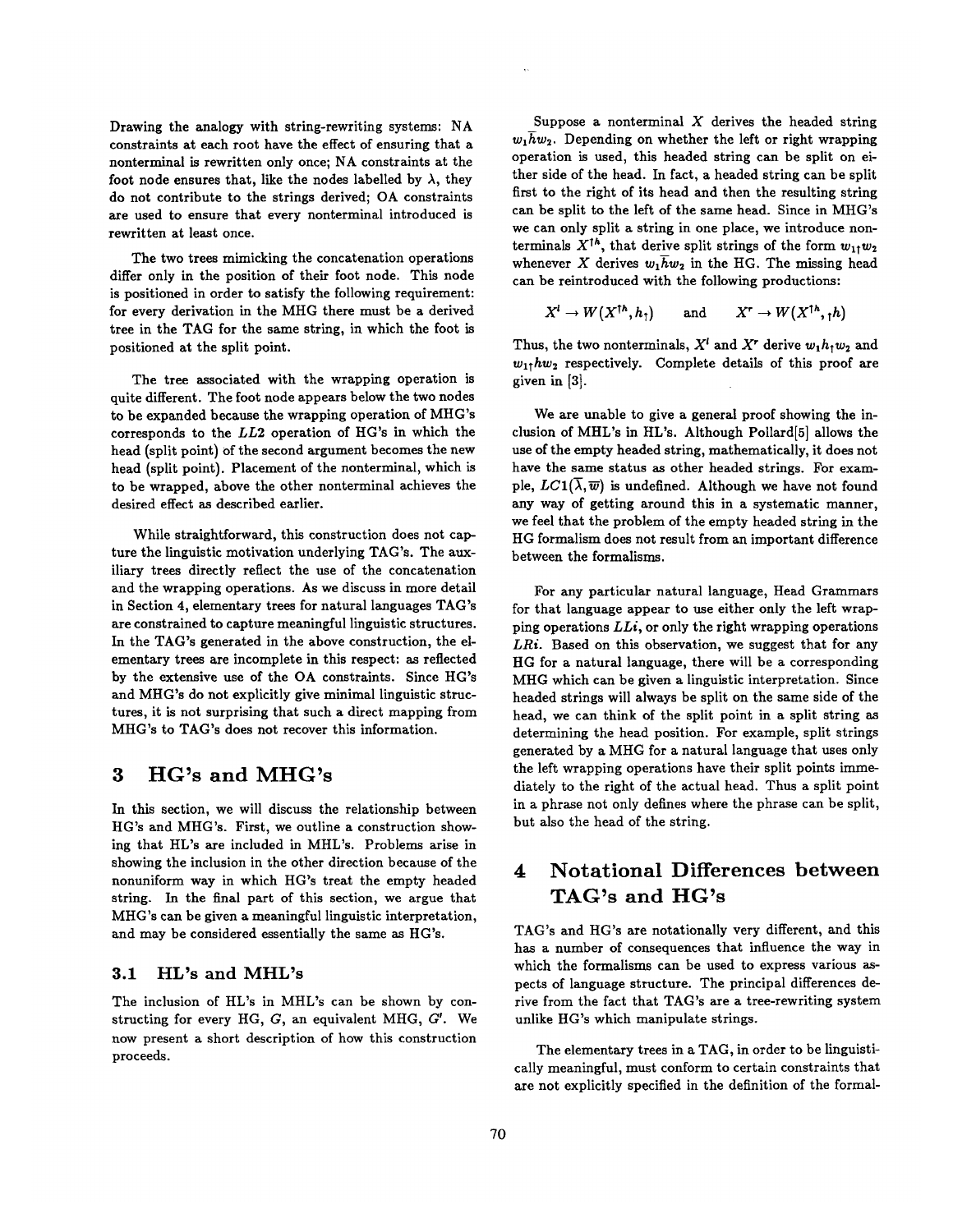ism. In particular, each elementary tree must constitute *a minimal linguistic structure.* Initial trees have essentially the structure of simple sentences; auxiliary trees correspond to minimal recursive constructions and generally constitute structures that act as modifiers of the category appearing at their root and foot nodes.

A hypothesis that underlies the linguistic intuitions of TAG's is that all dependencies are captured within elementary trees. This is based on the assumption that elementary trees are the appropriate domain upon which to define dependencies, rather than, for example, productions in a Context-free Grammar. Since in string-rewriting systems, dependent lexical items can not always appear in the same production, the formalism does not prevent the possibility that it may be necessary to perform an unbounded amount of computation in order to check that two dependent lexical items agree in certain features. However, since in TAG's dependencies are captured by bounded structures, we expect that the complexity of this computation does not depend on the derivation. Features such as agreement may be checked within the elementary trees (instantiated up to lexical items) without need to percolate information up the derivation tree in an unbounded way. Some checking is necessary between an elementary tree and an auxiliary tree adjoined to it at some node, but this checking is still local and unbounded. Similarly, elementary trees, being minimal linguistic structures, should capture all of the sub-categorization information, simplifying the processing required during parsing. Further work (especially empirical) is necessary to confirm the above hypothesis before we can conclude that elementary trees can in fact capture all the necessary information or whether we must draw upon more complex machinery. These issues will be discussed in detail in a later paper.

Another important feature of TAG's that differentiates them from HG's is that TAG's generate phrase-structure trees. As a result, the elementary trees must conform to certain constraints such as left-to-right ordering and linguistically meaningful dominance relations. Unlike other string-rewriting systems that use only the operation of concatenation, HG's do not associate a phrase-structure tree with a derivation: wrapping, unlike concatenation, does not preserve the word order of its arguments. In the Section 5, we will present an example illustrating the importance of this difference between the two formalisms.

It is still possible to associate a phrase-structure with a derivation in HG's that indicates the constituents and we use this structure when comparing the analyses made by the two systems. These trees are not really phrasestructure trees but rather trees with annotations which indicate how the constituents will be wrapped (or concatenated). It is thus a derivation structure, recording the history of the derivation. With an example we now illustrate how a constituent analysis is produced by a derivation in **<sup>a</sup>**HG.



# **5 Towards "Strong" equivalence**

In Section 2 we considered the weak equivalence of the two formalisms. In this section, we will consider three examples in order to compare the linguistic analyses that can be given by the two formalisms. We begin with an example (Example 1) which illustrates that the construction given in Section 2 for converting a TAG into an MHG gives similar structures. We then consider an example (Example 2) which demonstrates that the construction does not always preserve the structure. However, there is an alternate way of viewing the relationship between wrapping and adjoining, which, for the same example, does preserve the structure.

Although the usual notion of strong equivalence (i.e., equivalence under identity of structural descriptions) can not be used in comparing TAG and HG (as we have already indicated in Section 4), we will describe informally what the notion of "strong" equivalence should be in this case. We then illustrate by means of an example (Example 3), how the two systems differ in this respect.

### 5.1 Example 1

Pollard[5] has suggested that HG can be used to provide an appropriate analysis for *easy problems to solve.* He does not provide a detailed analysis but it is roughly as follows.

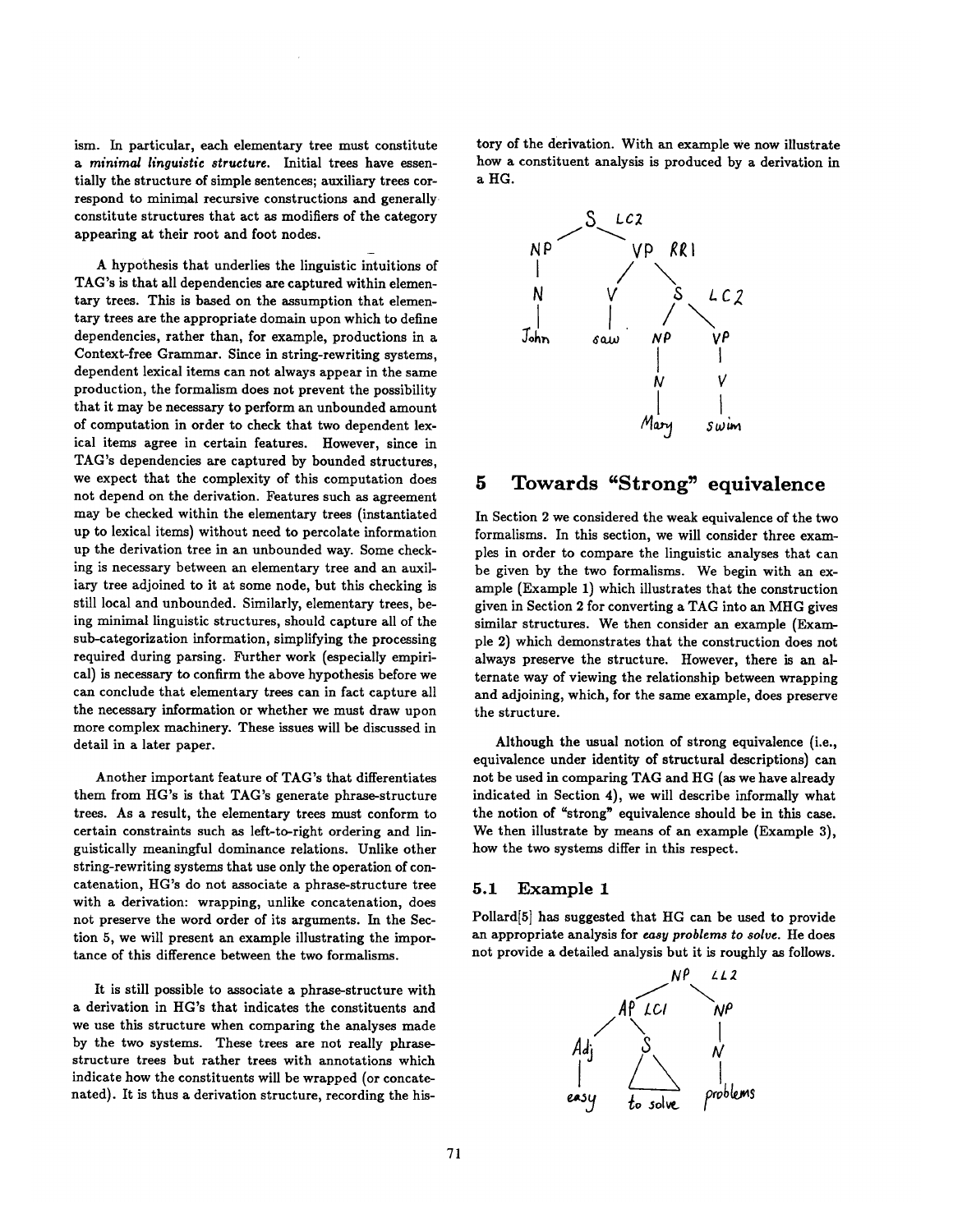This analysis can not be provided by CFG's since in deriving *easy to solve* we can not obtain *easy to solve* and *problems as* intermediate phrases. The appropriate elementary tree for a TAG giving the same analysis would be:  $\sqrt{ }$ 



Note that the phrase *easy to solve* wraps around *problems*  by splitting about the head and the foot node in both the grammars. Since the conversion of this TAG would result in the HG given above, this example shows that the construction captures the correct correspondence between the two formalisms.

### 5.2 Example 2

We now present an example demonstrating that the construction does not always preserve the details of the linguistic analysis. This example concerns cross-serial dependencies, for example, dependencies between NP's and V's in subordinate clauses in Dutch (cited frequently as an example of a non-context-free construction). For example, the Dutch equivalent of *John saw Mary swim is John Mary saw swim.* Although these dependencies can involve an arbitrary number of verbs, for our purposes it is sufficient to consider this simple case. The elementary trees used in a TAG, *GTAa,* generating this sentence are given below.



The HG given in [5] *(G<sub>HG</sub>)* assigns the following derivation structure (an annotated phrase-structure recording the history of the derivation) for this sentence.



If we use the construction in Section 2 on the elementary trees for the TAG shown above, we would generate an HG,  $G'_{HG}$ , that produces the following analysis of this sentence.



This does not give the same analysis as  $G_{HG}$ : both  $G_{HG}$ and *GrAa* give intermediate structures in which the predicate *help(Mary swim)* is formed. This then combines with the noun phrase *John* giving the resulting sentence. In the HG G'<sub>HG</sub> John is first combined with Mary swim: this is not an acceptable linguistic structure.  $G'_{HG}$  corresponds in this sense to the following unacceptable TAG,  $G'_{TAG}$ .

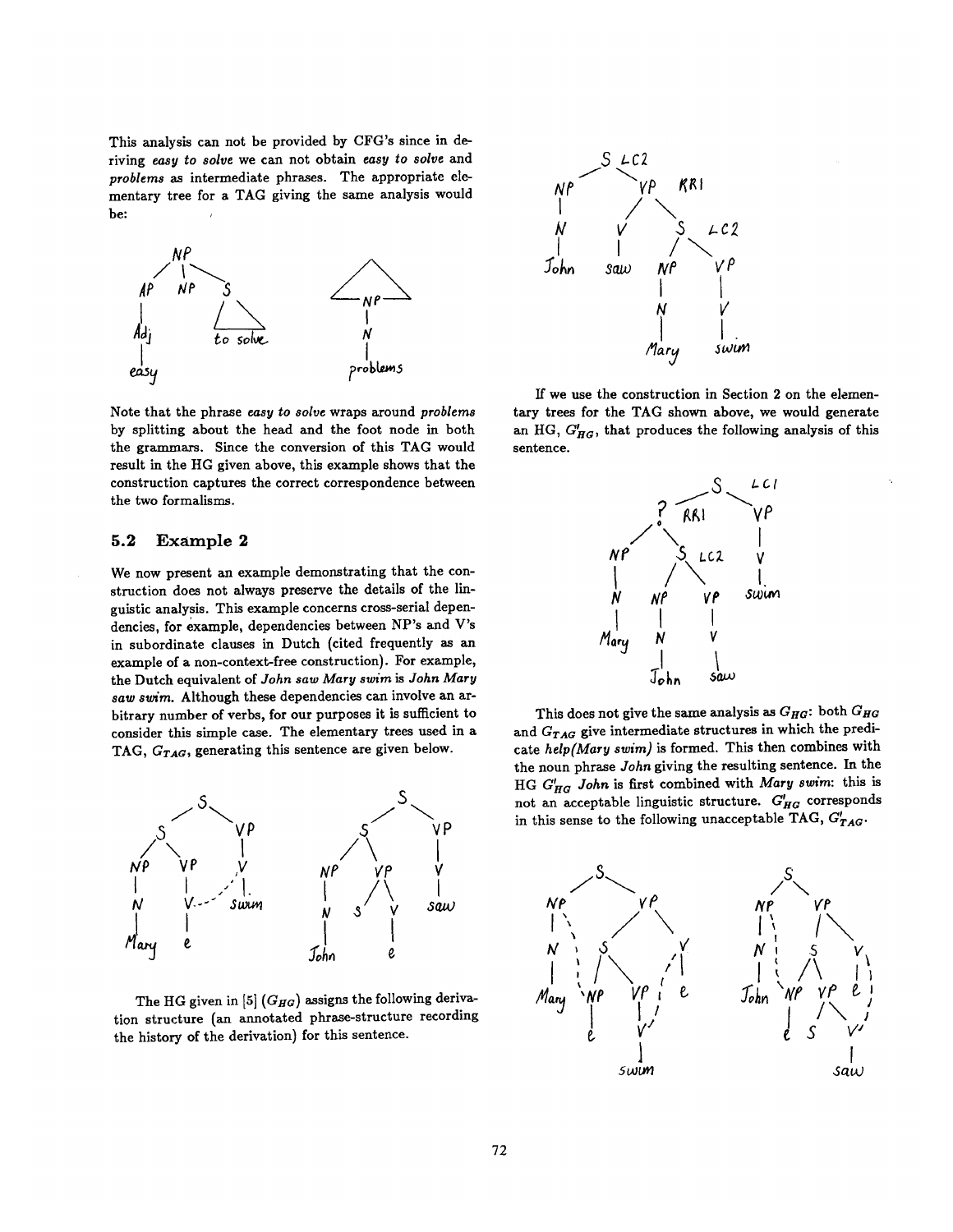Not only does the construction map the acceptable TAG to the unacceptable HG; hut it can also be shown that the unacceptable TAG is converted into the acceptable HG. This suggests that our construction does not always preserve linguistic analyses. This arises because the use of wrapping operation does not correspond to the way in which the foot node splits the auxiliary tree in this case. However, there is an alternate way of viewing the manner in which wrapping and adjoining can be related. Consider the following tree.



Instead of wrapping  $w_1w_2$  around  $u_1$  and then concatenating  $u_2$ ; while deriving the string  $w_1u_1w_2u_2$  we could derive the string by wrapping  $u_1u_2$  around  $w_2$  and then concatenating  $w_1$ . This can not be done in the general case (for example, when the string  $u$  is nonempty).

The two grammars  $G_{HG}$  and  $G_{TAG}$  can be related in this manner since  $G_{TAG}$  satisfies the required conditions. This approach may be interpreted as combining the phrase  $u_1u_2$  with  $w_2$  to form the phrase  $u_1w_2u_2$ . Relating the above tree to Example 2,  $u_1$  and  $u_2$  correspond to Mary and *swim* respectively and  $w_2$  corresponds to *saw*. Thus, *Mary swim* wraps around *saw* to produce the verb phrase *Mary saw swim as in the TAG*  $G_{TAG}$  *and the HG*  $G_{HG}$ *.* 

As the previous two examples illustrate, there are two ways of drawing a correspondence between wrapping and adjoining,both of which can be applicable. However, only one of them is general enough to cover all situations, and is the one used in Sections 2 and 3 in discussing the weak equivalence.

#### **5.3 Example 3**

The normal notion of strong equivalence can not be used to discuss the relationship between the two formalisms, since HG's do not generate the standard phrase structure trees (from the derivation structure). However, it is possible to relate the analyses given by the two systems. This can be done in terms of the intermediate constituent structures.

So far, in Examples 1 and 2 considered above we showed that the same analyses can be given in both the formalisms. We now present an example suggesting that this is not always the case. There are certain constraints placed on elementary trees: that they use meaningful elementary trees corresponding to minimal linguistic structures (for example, the verb and all its complements, including the subject complement are in the same elementary tree); and that the final tree must be a phrase-structure tree. As a result, TAG's can not give certain analyses which the HG's can provide, as evidenced in the following example.

The example we use concerns analyses of *John persuaded Bill to leau,.* We will discuss two analyses both of which have been proposed in the literature and have been independently justified. First, we present an analysis that can be expressed in both formalisms. The TAG has the following two elementary trees.



The derivation structure corresponding to this analysis that HG's can give is as follows.



However, Pollard[5] gives another analysis which has the following derivation structure.